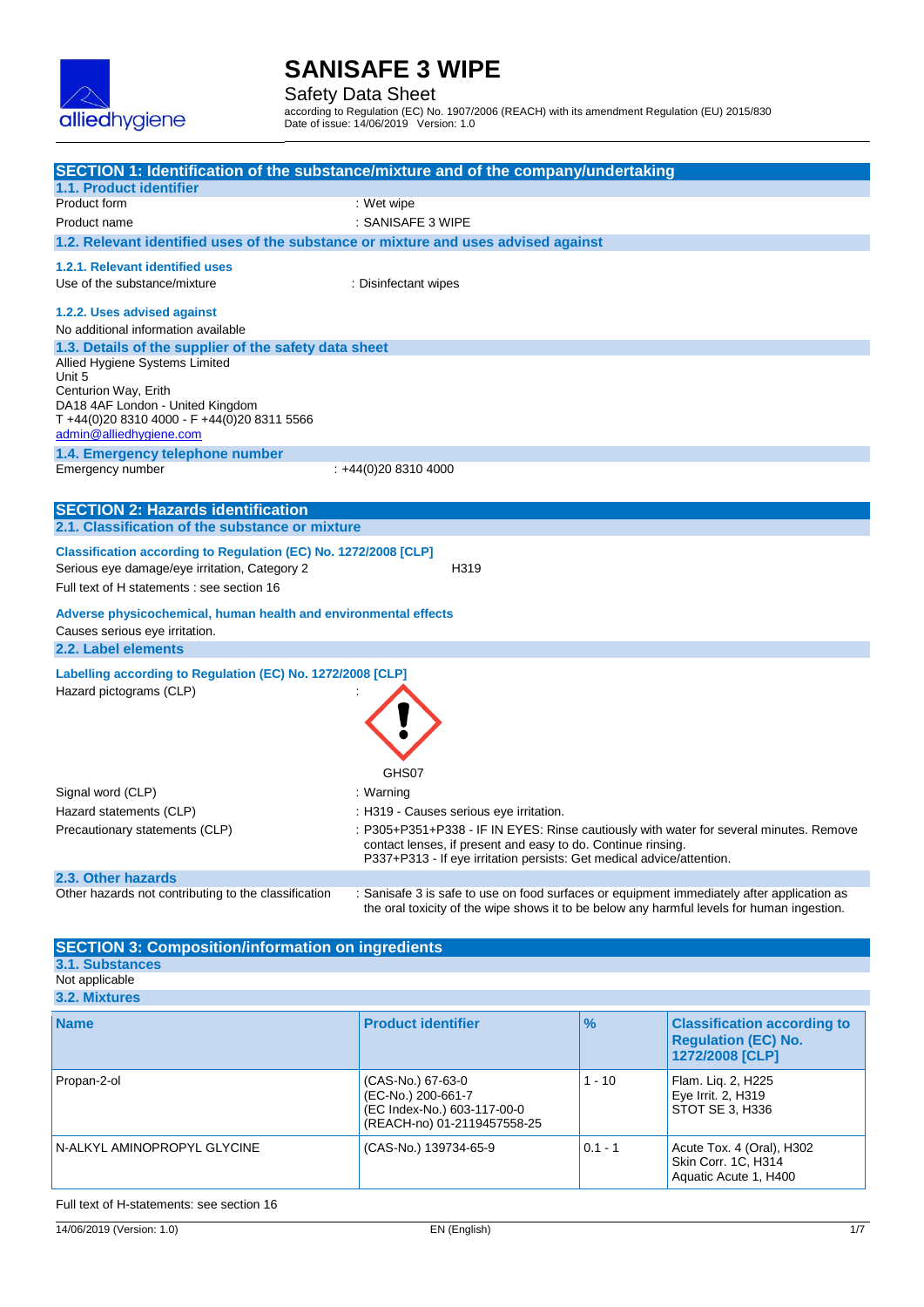### Safety Data Sheet

according to Regulation (EC) No. 1907/2006 (REACH) with its amendment Regulation (EU) 2015/830

| <b>SECTION 4: First aid measures</b>                                            |                                                                                                                                                                                     |
|---------------------------------------------------------------------------------|-------------------------------------------------------------------------------------------------------------------------------------------------------------------------------------|
| 4.1. Description of first aid measures                                          |                                                                                                                                                                                     |
| First-aid measures general                                                      | : Get medical advice/attention if you feel unwell. If medical advice is needed, have product<br>container or label at hand.                                                         |
| First-aid measures after inhalation                                             | : Not expected to present a significant inhalation hazard under anticipated conditions of<br>normal use.                                                                            |
| First-aid measures after skin contact                                           | : Wash skin with plenty of water. If skin irritation or rash occurs: Get medical<br>advice/attention.                                                                               |
| First-aid measures after eye contact                                            | : Rinse cautiously with water for several minutes. Remove contact lenses, if present and<br>easy to do. Continue rinsing. If eye irritation persists: Get medical advice/attention. |
| First-aid measures after ingestion                                              | : As the substrate is a wipe material ingestion is highly unlikely but in the event do not<br>induce vomiting and wash mouth out with water. Get medical advice/attention.          |
| 4.2. Most important symptoms and effects, both acute and delayed                |                                                                                                                                                                                     |
| Symptoms/effects                                                                | : Causes eye irritation.                                                                                                                                                            |
| Symptoms/effects after inhalation                                               | : Not expected to present a significant inhalation hazard under anticipated conditions of<br>normal use.                                                                            |
| Symptoms/effects after skin contact                                             | : May cause an allergic skin reaction.                                                                                                                                              |
| Symptoms/effects after eye contact                                              | : Eye irritation. redness, itching, tears.                                                                                                                                          |
| Symptoms/effects after ingestion                                                | : May cause irritation to the digestive tract.                                                                                                                                      |
| 4.3. Indication of any immediate medical attention and special treatment needed |                                                                                                                                                                                     |

Treat symptomatically.

| <b>SECTION 5: Firefighting measures</b>                    |                                                                                                                                                                                |
|------------------------------------------------------------|--------------------------------------------------------------------------------------------------------------------------------------------------------------------------------|
| 5.1. Extinguishing media                                   |                                                                                                                                                                                |
| Suitable extinguishing media                               | : Use extinguishing media appropriate for surrounding fire.                                                                                                                    |
| 5.2. Special hazards arising from the substance or mixture |                                                                                                                                                                                |
| Fire hazard                                                | : The product is not flammable. In accordance with EU Directive 1272/2008/EC this product<br>will not sustain combustion and is not regarded as requiring a flammable warning. |
| <b>Explosion hazard</b>                                    | : Product is not explosive.                                                                                                                                                    |
| Reactivity in case of fire                                 | : None known.                                                                                                                                                                  |
| Hazardous decomposition products in case of fire           | : Toxic fumes may be released.                                                                                                                                                 |
| 5.3. Advice for firefighters                               |                                                                                                                                                                                |
| Precautionary measures fire                                | : No special measures required.                                                                                                                                                |
| Firefighting instructions                                  | : Use extinguishing media appropriate for surrounding fire.                                                                                                                    |
| Protection during firefighting                             | : Do not attempt to take action without suitable protective equipment. Self-contained<br>breathing apparatus. Complete protective clothing.                                    |

| <b>SECTION 6: Accidental release measures</b>                            |                                                                                                                                                       |
|--------------------------------------------------------------------------|-------------------------------------------------------------------------------------------------------------------------------------------------------|
| 6.1. Personal precautions, protective equipment and emergency procedures |                                                                                                                                                       |
| General measures                                                         | : Ensure adequate ventilation. Avoid contact with skin and eyes.                                                                                      |
| 6.1.1. For non-emergency personnel                                       |                                                                                                                                                       |
| Protective equipment                                                     | : Not required for normal conditions of use.                                                                                                          |
| <b>Emergency procedures</b>                                              | : Ventilate spillage area.                                                                                                                            |
| 6.1.2. For emergency responders                                          |                                                                                                                                                       |
| Protective equipment                                                     | : Not required for normal conditions of use.                                                                                                          |
| <b>Emergency procedures</b>                                              | : Ventilate area.                                                                                                                                     |
| <b>6.2. Environmental precautions</b>                                    |                                                                                                                                                       |
| Avoid release to the environment.                                        |                                                                                                                                                       |
| 6.3. Methods and material for containment and cleaning up                |                                                                                                                                                       |
| Methods for cleaning up                                                  | : Pick up solid material. Place in a suitable container for disposal in accordance with the<br>waste regulations (see Section 13).                    |
| Other information                                                        | : Dispose in a safe manner in accordance with local/national regulations.                                                                             |
| 6.4. Reference to other sections                                         |                                                                                                                                                       |
|                                                                          | For further information refer to section 8: "Exposure controls/personal protection". For disposal of solid materials or residues refer to section 13: |
| "Disposal considerations".                                               |                                                                                                                                                       |

| <b>SECTION 7: Handling and storage</b> |                                                                                                                            |
|----------------------------------------|----------------------------------------------------------------------------------------------------------------------------|
| 7.1. Precautions for safe handling     |                                                                                                                            |
| Precautions for safe handling          | : Ensure there is adequate ventilation. Avoid contact with eyes.                                                           |
| Hygiene measures                       | : Wash hands and other exposed areas with mild soap and water before eating, drinking or<br>smoking and when leaving work. |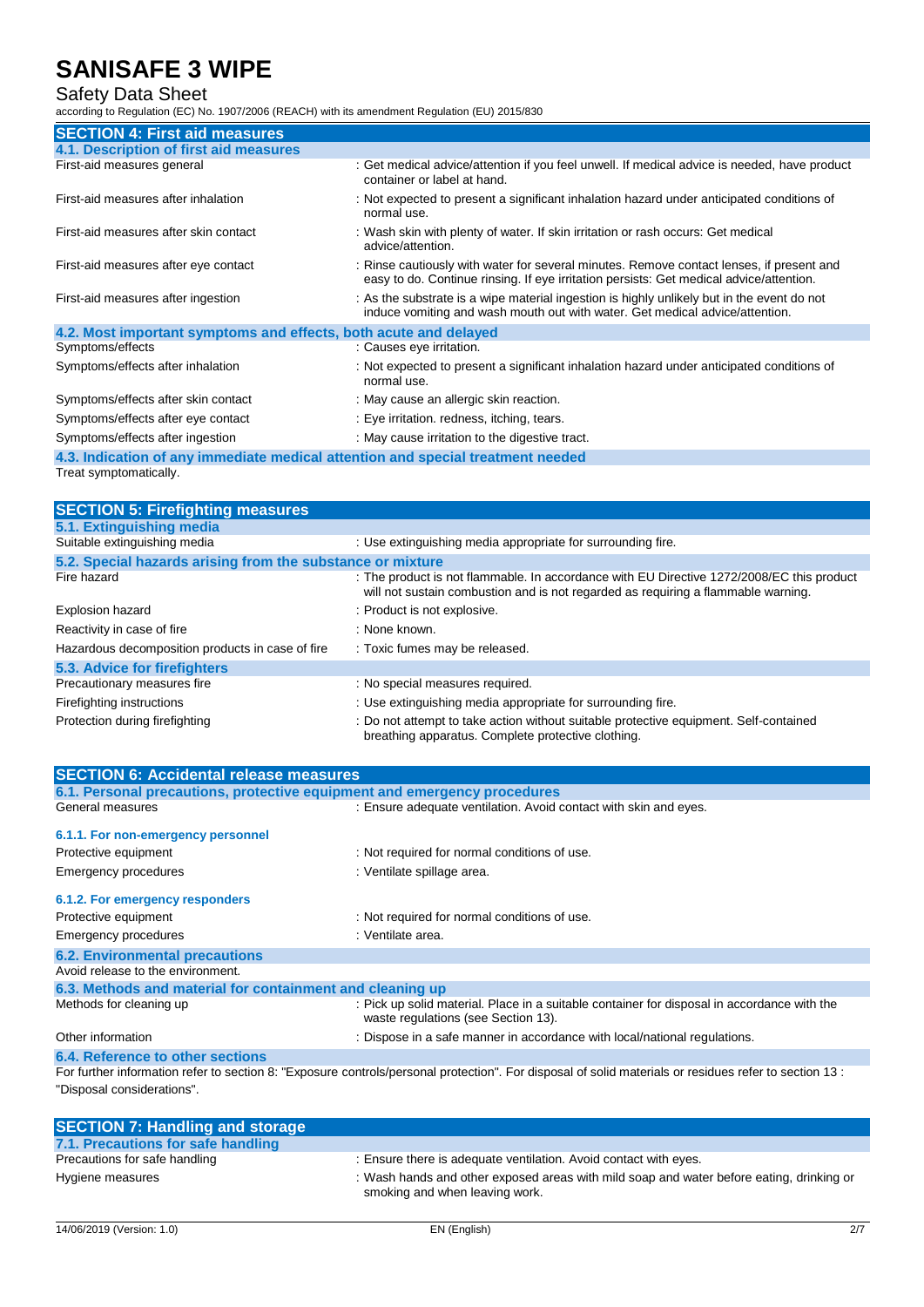### Safety Data Sheet

according to Regulation (EC) No. 1907/2006 (REACH) with its amendment Regulation (EU) 2015/830

| 7.2. Conditions for safe storage, including any incompatibilities |                                                                            |
|-------------------------------------------------------------------|----------------------------------------------------------------------------|
| Storage conditions                                                | : Store in a well-ventilated place. Keep container closed when not in use. |

Incompatible materials **incompatible materials** incompatible materials

**7.3. Specific end use(s)**

Storage area **in a well-ventilated place**.

Disinfecting and cleaning surfaces

#### **SECTION 8: Exposure controls/personal protection 8.1. Control parameters**

| <b>U.I. CONTROL PRIMINGLY</b>        |                                         |                        |
|--------------------------------------|-----------------------------------------|------------------------|
| <b>Propan-2-ol (67-63-0)</b>         |                                         |                        |
| Germany                              | TRGS 910 Acceptance concentration notes |                        |
| United Kingdom                       | Local name                              | Propan-2-ol            |
| United Kingdom                       | WEL TWA (mg/m <sup>3</sup> )            | 999 mg/m $3$           |
| United Kingdom                       | WEL TWA (ppm)                           | 400 ppm                |
| United Kingdom                       | WEL STEL (mg/m <sup>3</sup> )           | 1250 mg/m <sup>3</sup> |
| United Kingdom                       | WEL STEL (ppm)                          | 500 ppm                |
| United Kingdom                       | Regulatory reference                    | EH40, HSE              |
| <b>CO.</b> From a strong providently |                                         |                        |

### **8.2. Exposure controls**

**Appropriate engineering controls:**

#### Ensure adequate ventilation.

#### **Personal protective equipment:**

Not required for normal conditions of use.

| Materials for protective clothing:                           |
|--------------------------------------------------------------|
| Not required for normal conditions of use                    |
| Hand protection:                                             |
| Not required for normal conditions of use                    |
| Eye protection:                                              |
| Not required for normal conditions of use                    |
| Skin and body protection:                                    |
| Not required for normal conditions of use                    |
| <b>Respiratory protection:</b>                               |
| No respiratory protection needed under normal use conditions |

#### **Environmental exposure controls:**

Avoid release to the environment.

| <b>SECTION 9: Physical and chemical properties</b>         |                         |  |
|------------------------------------------------------------|-------------------------|--|
| 9.1. Information on basic physical and chemical properties |                         |  |
| Physical state                                             | :Solid                  |  |
| Colour                                                     | : No data available     |  |
| Odour                                                      | : Characteristic odour. |  |
| Odour threshold                                            | : No data available     |  |
| pH                                                         | : No data available.    |  |
| Relative evaporation rate (butylacetate=1)                 | : No data available     |  |
| Melting point                                              | : No data available     |  |
| Freezing point                                             | : Not applicable        |  |
| Boiling point                                              | : No data available     |  |
| Flash point                                                | : 55 $-60 °C$           |  |
| Auto-ignition temperature                                  | : No data available     |  |
| Decomposition temperature                                  | : No data available     |  |
| Flammability (solid, gas)                                  | : Non flammable.        |  |
| Vapour pressure                                            | : No data available     |  |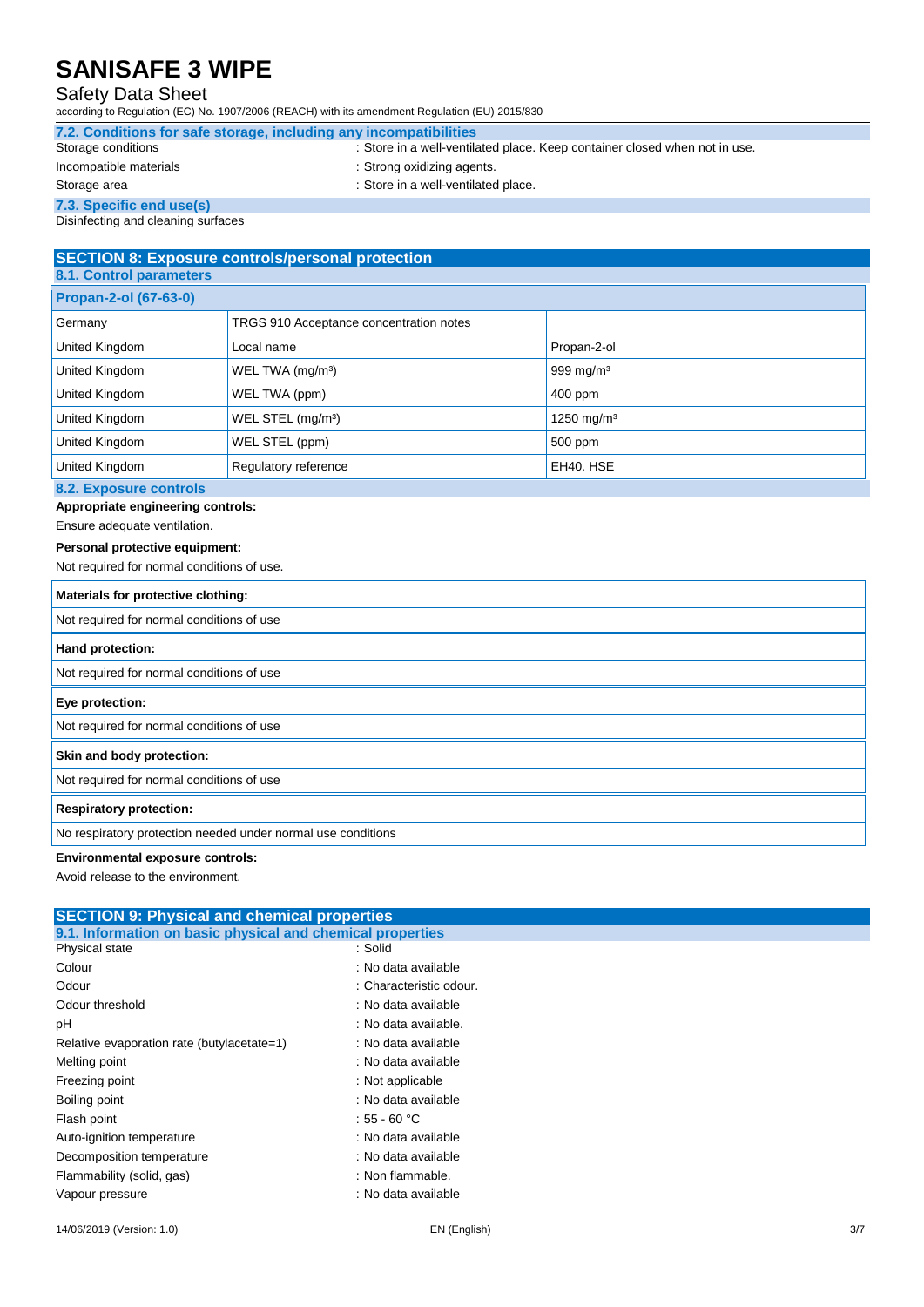### Safety Data Sheet

according to Regulation (EC) No. 1907/2006 (REACH) with its amendment Regulation (EU) 2015/830

| Relative vapour density at 20 °C | : No data available.                                                                                                                             |
|----------------------------------|--------------------------------------------------------------------------------------------------------------------------------------------------|
| Relative density                 | : No data available.                                                                                                                             |
| Solubility                       | : Insoluble.                                                                                                                                     |
| Log Pow                          | : No data available                                                                                                                              |
| Viscosity, kinematic             | : No data available                                                                                                                              |
| Viscosity, dynamic               | : No data available                                                                                                                              |
| Explosive properties             | : Product is not explosive.                                                                                                                      |
| Oxidising properties             | : Non oxidizing.                                                                                                                                 |
| Explosive limits                 | : Not applicable                                                                                                                                 |
| 9.2. Other information           |                                                                                                                                                  |
| Additional information           | : In accordance with EU Directive 1272/2008/EC this product will not sustain combustion<br>and is not regarded as requiring a flammable warning. |

| <b>SECTION 10: Stability and reactivity</b>                                        |
|------------------------------------------------------------------------------------|
| <b>10.1. Reactivity</b>                                                            |
| The product is non-reactive under normal conditions of use, storage and transport. |
| <b>10.2. Chemical stability</b>                                                    |
| Stable under normal conditions.                                                    |
| 10.3. Possibility of hazardous reactions                                           |
| No dangerous reactions known under normal conditions of use.                       |
| 10.4. Conditions to avoid                                                          |
| Heat.                                                                              |
| 10.5. Incompatible materials                                                       |
| Strong acids. Strong oxidizing agents.                                             |
| 10.6. Hazardous decomposition products                                             |

Under normal conditions of storage and use, hazardous decomposition products should not be produced.

| <b>SECTION 11: Toxicological information</b> |                                  |
|----------------------------------------------|----------------------------------|
| 11.1. Information on toxicological effects   |                                  |
| Acute toxicity (oral)                        | : Not classified                 |
| Acute toxicity (dermal)                      | : Not classified                 |
| Acute toxicity (inhalation)                  | : Not classified                 |
| Propan-2-ol (67-63-0)                        |                                  |
| LD50 oral                                    | 4396                             |
| LD50 dermal                                  | 12800                            |
| LC50 inhalation rat (Dust/Mist - mg/l/4h)    | 46600                            |
| Skin corrosion/irritation                    | : Not classified                 |
|                                              | pH: No data available.           |
| Serious eye damage/irritation                | : Causes serious eye irritation. |
|                                              | pH: No data available.           |
| Respiratory or skin sensitisation            | : Not classified                 |
| Germ cell mutagenicity                       | : Not classified                 |
| Carcinogenicity                              | : Not classified                 |
| Reproductive toxicity                        | : Not classified                 |
| STOT-single exposure                         | : Not classified                 |
| STOT-repeated exposure                       | : Not classified                 |
| Aspiration hazard                            | : Not classified                 |

| <b>SECTION 12: Ecological information</b> |                                                                                                                            |
|-------------------------------------------|----------------------------------------------------------------------------------------------------------------------------|
| 12.1. Toxicity                            |                                                                                                                            |
| Ecology - general                         | : The product is not considered harmful to aquatic organisms nor to cause long-term<br>adverse effects in the environment. |
| Ecology - water                           | : No data available on ecotoxicity.                                                                                        |
| Acute aquatic toxicity                    | : Not classified                                                                                                           |
| Chronic aquatic toxicity                  | : Not classified                                                                                                           |
| <b>Propan-2-ol (67-63-0)</b>              |                                                                                                                            |
| LC50 fish 1                               | 9640                                                                                                                       |
|                                           |                                                                                                                            |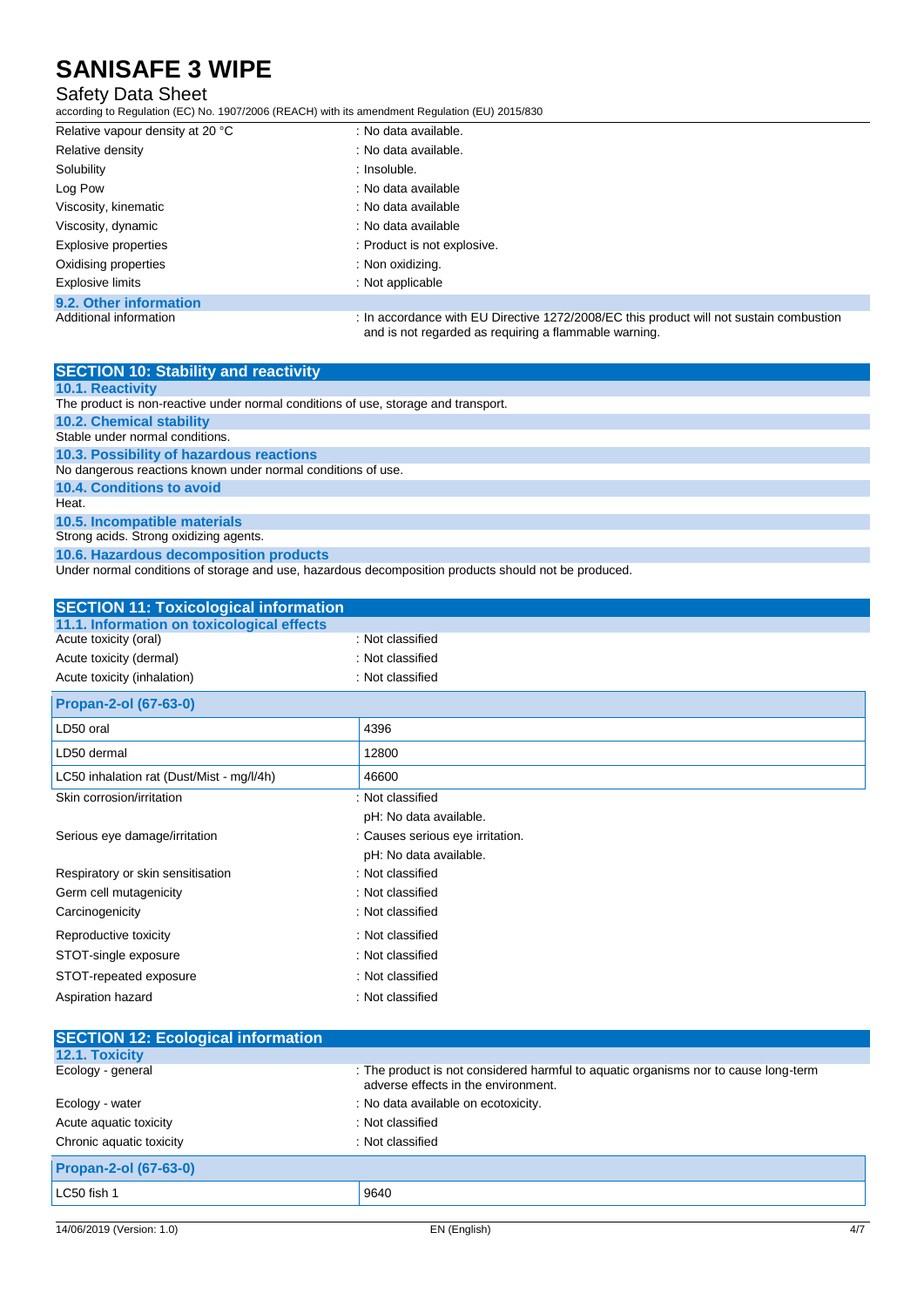### Safety Data Sheet

according to Regulation (EC) No. 1907/2006 (REACH) with its amendment Regulation (EU) 2015/830

| EC50 other aquatic organisms 1      | 13299 waterflea    |
|-------------------------------------|--------------------|
| EC50 other aquatic organisms 2      | >1000              |
| 12.2. Persistence and degradability |                    |
| <b>SANISAFE 3 WIPE</b>              |                    |
| Persistence and degradability       | Not biodegradable. |
| 12.3. Bioaccumulative potential     |                    |
| <b>SANISAFE 3 WIPE</b>              |                    |
| Bioaccumulative potential           | No data available. |

| <b>Propan-2-ol (67-63-0)</b>             |                                       |
|------------------------------------------|---------------------------------------|
| Log Pow                                  | 0.05                                  |
| 12.4. Mobility in soil                   |                                       |
| <b>SANISAFE 3 WIPE</b>                   |                                       |
| Ecology - soil                           | No data available.                    |
| 12.5. Results of PBT and vPvB assessment |                                       |
| No additional information available      |                                       |
| 12.6. Other adverse effects              |                                       |
| Other adverse effects                    | : No known effects from this product. |
| Additional information                   | : Avoid release to the environment.   |

| <b>SECTION 13: Disposal considerations</b> |                                                                                               |
|--------------------------------------------|-----------------------------------------------------------------------------------------------|
| 13.1. Waste treatment methods              |                                                                                               |
| Regional legislation (waste)               | : Disposal must be done according to official regulations.                                    |
| Waste treatment methods                    | : Dispose of contents/container in accordance with licensed collector's sorting instructions. |
| Product/Packaging disposal recommendations | : Dispose in a safe manner in accordance with local/national regulations.                     |
| Ecology - waste materials                  | : Avoid release to the environment.                                                           |

| <b>SECTION 14: Transport information</b>         |                  |
|--------------------------------------------------|------------------|
| In accordance with ADR / RID / IMDG / IATA / ADN |                  |
| 14.1. UN number                                  |                  |
| UN-No. (ADR)                                     | : Not applicable |
| UN-No. (IMDG)                                    | : Not applicable |
| UN-No. (IATA)                                    | : Not applicable |
| UN-No. (ADN)                                     | : Not applicable |
| UN-No. (RID)                                     | : Not applicable |
| 14.2. UN proper shipping name                    |                  |
| Proper Shipping Name (ADR)                       | : Not applicable |
| Proper Shipping Name (IMDG)                      | : Not applicable |
| Proper Shipping Name (IATA)                      | : Not applicable |
| Proper Shipping Name (ADN)                       | : Not applicable |
| Proper Shipping Name (RID)                       | : Not applicable |
| 14.3. Transport hazard class(es)                 |                  |
| <b>ADR</b>                                       |                  |
| Transport hazard class(es) (ADR)                 | : Not applicable |
| <b>IMDG</b>                                      |                  |
| Transport hazard class(es) (IMDG)                | : Not applicable |
| <b>IATA</b>                                      |                  |
| Transport hazard class(es) (IATA)                | : Not applicable |
| <b>ADN</b>                                       |                  |
| Transport hazard class(es) (ADN)                 | : Not applicable |
| <b>RID</b>                                       |                  |
| Transport hazard class(es) (RID)                 | : Not applicable |
| 14.4. Packing group                              |                  |
| Packing group (ADR)                              | : Not applicable |
| Packing group (IMDG)                             | : Not applicable |
|                                                  |                  |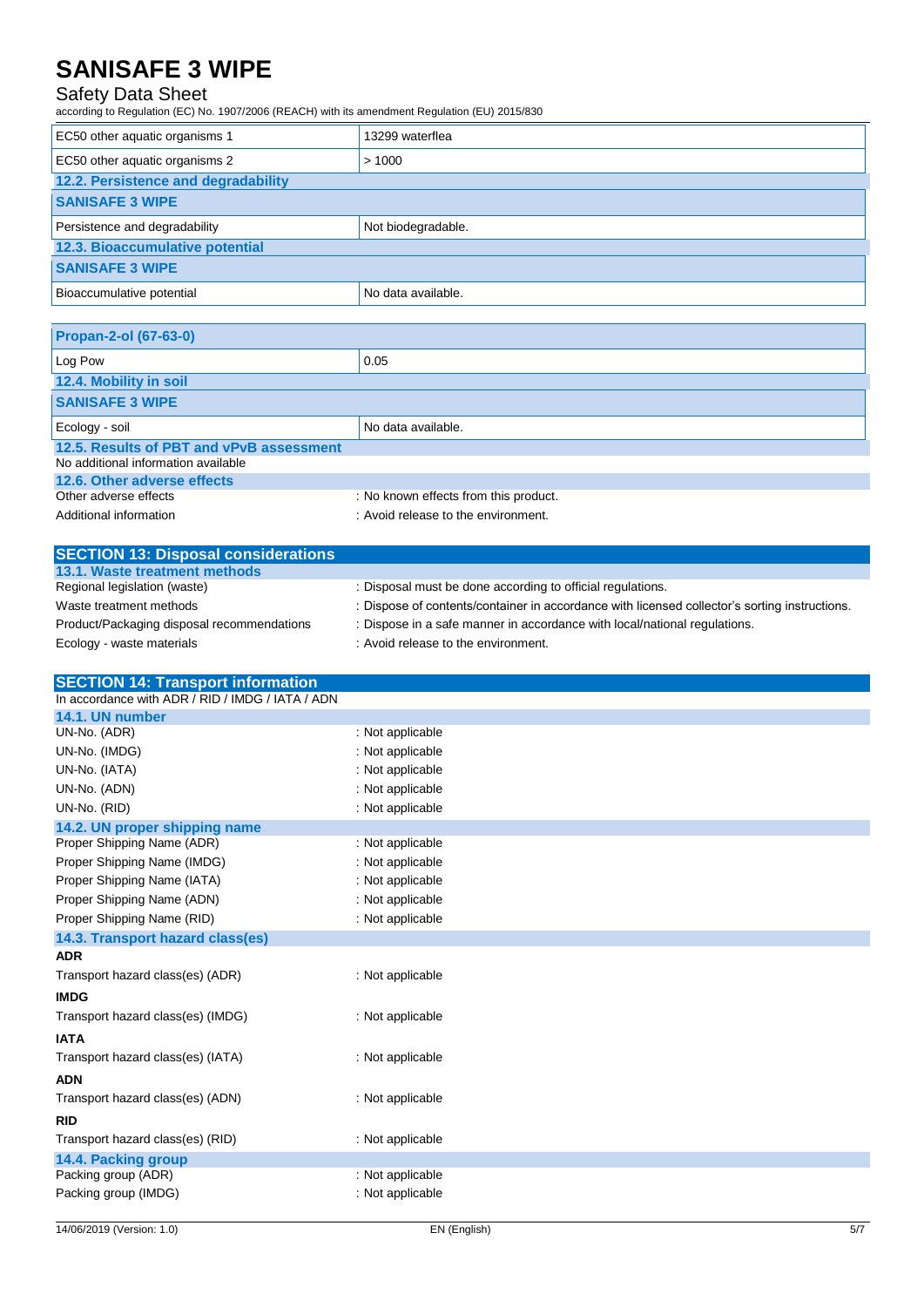### Safety Data Sheet

| according to Regulation (EC) No. 1907/2006 (REACH) with its amendment Regulation (EU) 2015/830 |                                          |  |
|------------------------------------------------------------------------------------------------|------------------------------------------|--|
| Packing group (IATA)                                                                           | : Not applicable                         |  |
| Packing group (ADN)                                                                            | : Not applicable                         |  |
| Packing group (RID)                                                                            | : Not applicable                         |  |
| <b>14.5. Environmental hazards</b>                                                             |                                          |  |
| Dangerous for the environment                                                                  | : No                                     |  |
| Marine pollutant                                                                               | : No                                     |  |
| Other information                                                                              | : No supplementary information available |  |
| 14.6. Special precautions for user                                                             |                                          |  |
| <b>Overland transport</b>                                                                      |                                          |  |
| Not applicable                                                                                 |                                          |  |
| <b>Transport by sea</b>                                                                        |                                          |  |
| Not applicable                                                                                 |                                          |  |
| Air transport                                                                                  |                                          |  |
| Not applicable                                                                                 |                                          |  |
| Inland waterway transport                                                                      |                                          |  |
| Not applicable                                                                                 |                                          |  |
| <b>Rail transport</b>                                                                          |                                          |  |

Not applicable

**14.7. Transport in bulk according to Annex II of Marpol and the IBC Code** Not applicable

**SECTION 15: Regulatory information**

**15.1. Safety, health and environmental regulations/legislation specific for the substance or mixture**

**15.1.1. EU-Regulations**

Contains no REACH substances with Annex XVII restrictions

Contains no substance on the REACH candidate list  $\geq 0.1$  % / SCL

Contains no REACH Annex XIV substances

Contains no substance subject to REGULATION (EU) No 649/2012 OF THE EUROPEAN PARLIAMENT AND OF THE COUNCIL of 4 July 2012 concerning the export and import of hazardous chemicals.

Substance(s) are not subject to Regulation (EC) No 850/2004 of the European Parliament and of the Council of 29 April 2004 on persistent organic pollutants and amending Directive 79/117/EEC.

#### **15.1.2. National regulations**

No additional information available

**15.2. Chemical safety assessment** No chemical safety assessment has been carried out

### **SECTION 16: Other information**

| Full text of H- and EUH-statements: |                                                                        |
|-------------------------------------|------------------------------------------------------------------------|
| Acute Tox. 4 (Oral)                 | Acute toxicity (oral), Category 4                                      |
| Aquatic Acute 1                     | Hazardous to the aquatic environment - Acute Hazard, Category 1        |
| Eye Irrit. 2                        | Serious eye damage/eye irritation, Category 2                          |
| Flam. Lig. 2                        | Flammable liquids, Category 2                                          |
| Skin Corr. 1C                       | Skin corrosion/irritation, Category 1C                                 |
| STOT SE 3                           | Specific target organ toxicity — Single exposure, Category 3, Narcosis |
| H <sub>225</sub>                    | Highly flammable liquid and vapour.                                    |
| H302                                | Harmful if swallowed.                                                  |
| H314                                | Causes severe skin burns and eye damage.                               |
| H319                                | Causes serious eye irritation.                                         |
| H336                                | May cause drowsiness or dizziness.                                     |
| H400                                | Very toxic to aquatic life.                                            |